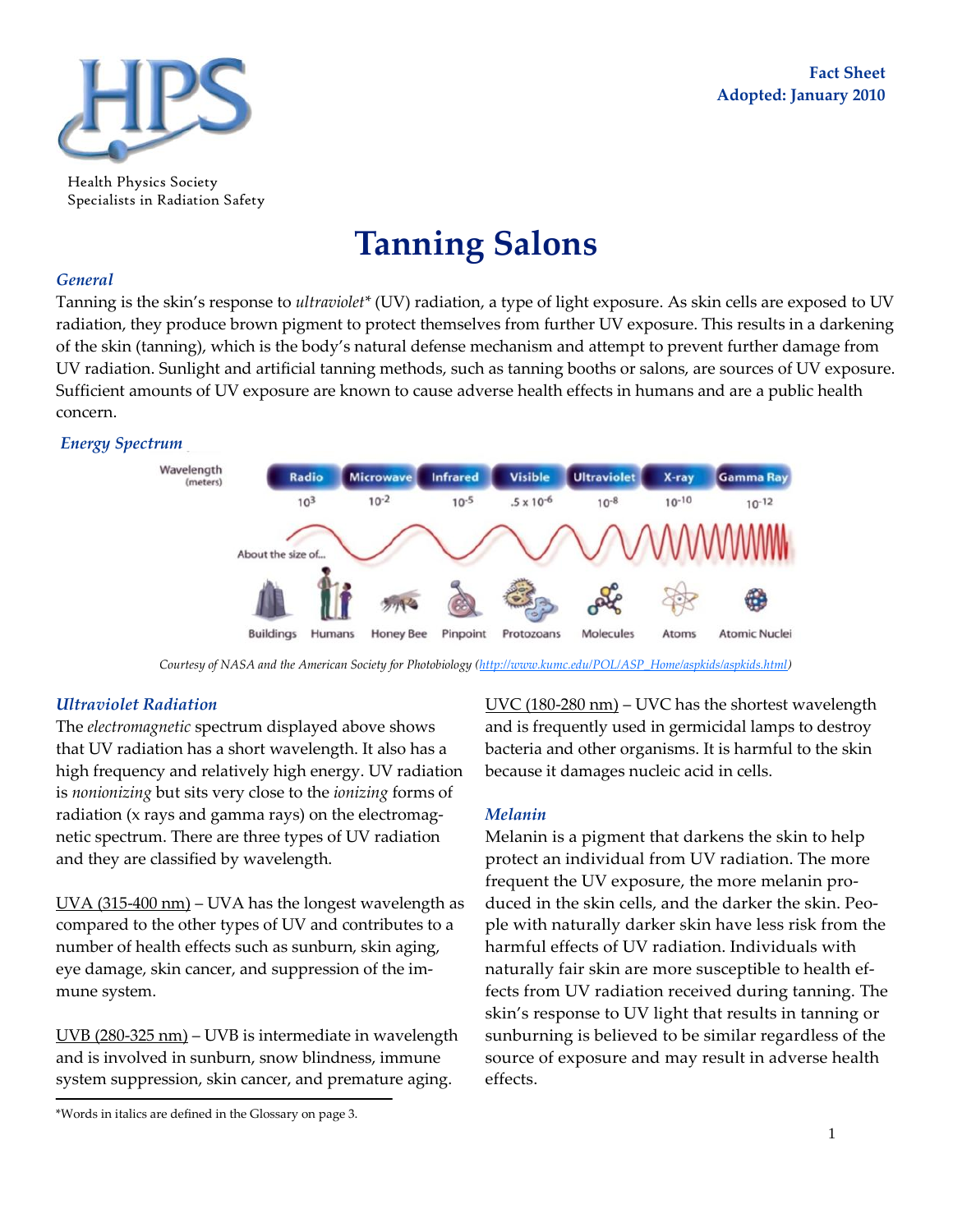# *Biological and Health Effects*

Tanning and burning play a role in health effects, including skin cancer. UV radiation damage to DNA in skin cells can result in mutations that promote or cause cancer, and repeated UV exposures may result in photoaging (wrinkles, sagging skin, loss of elasticity, and sun spots). Other short-term effects on skin are sun-

burns, fragility, and scarring. Cataracts are a known health effect from UV radiation exposure and eye protection is essential when tanning. UVA penetrates deeper than other UV types and may contribute to edema, vascular system damage, and increased skin damage.

year, and the number of new cases will increase as the use of tanning increases. Tanning beds and booths do not provide a "safe" tan. There is risk associated with all forms of tanning and the National Institute of Environmental Health Sciences lists sunlamps as a carcinogen. Any increased exposure to UV radiation or light results in an increased risk of developing cancer.

**Skin cancer warning signs:**

- **1. Skin abnormality that increases in size and appears multicolored.**
- **2. A mole that changes color, changes texture, grows, or becomes irregular in shape.**
- **3. Spots or growths that continually itch, hurt, scab, or bleed.**
- **4. Any open sore that does not heal in four weeks or heals and reopens.**

IARC and WHO have classified tanning beds as a high-risk activity for developing cancer. Tanning bed risk has been classified as carcinogenic to humans, which is the highest risk category classification. The American Cancer Society (ACS) recommends avoiding the use of tanning beds

Skin cancer risk may be increased due to UV exposure and is a significant concern for individuals exposed to UV radiation. UV exposure at an early age is a significant risk factor for developing melanoma (type of skin cancer) in future years. Tanning bed use increases the risk of developing melanoma of the skin by approximately 75 percent when use starts before the age of 30 (Tranh et al. 2008).

In addition, the International Agency for Research on Cancer (IARC) and World Health Organization (WHO) found a link between tanning bed use and cancer risk for developing melanoma of the eye. Melanoma is responsible for about 5 percent of skin cancers, but causes the vast majority of skin cancer deaths (Snowden 2009).

More information regarding skin cancer from exposure to UV light during tanning is available at [http://](http://www.cancer.org/docroot/home/index.asp) [www.cancer.org/docroot/home/index.asp.](http://www.cancer.org/docroot/home/index.asp) 

## *Tanning Bed/Booth Risk*

Because skin cancer risk from tanning is a significant public health concern, consumers need relevant information to make wise choices regarding tanning. There are more than a million new cases of skin cancer each

altogether (Snowden 2009), as do the Food and Drug Administration, the Centers for Disease Control and Prevention, and the Health Physics Society (HPS 2007).

Fortunately, UV radiation does not penetrate deep into the body and there is little or no risk to internal organs, sperm, or an embryo/fetus. The risk of developing cataracts is significant; therefore, eye protection must be worn when using tanning beds or booths. Tanning beds and booths may emit the same type and amount of UV radiation as the summer sun at noon, and sometimes more. Therefore, tanning beds and booths may provide two to three times the risk for health effects as compared to suntanning under certain conditions.

Some individuals may receive medical recommendations for tanning that should only be in accordance with directives from a medical doctor. There are a number of drugs and cosmetics that may increase skin *photosensitivity,* such as antidepressants, antibiotics, psoralens, antifungals, antidiabetics, birth-control pills, tranquilizers, high blood pressure medications, and certain soaps. Thus, health risks from tanning booths/ beds are increased when taking such drugs or using such cosmetics.

**The Food and Drug Administration and the World Health Organization recommend that individuals should avoid tanning, especially those who are at higher risk.**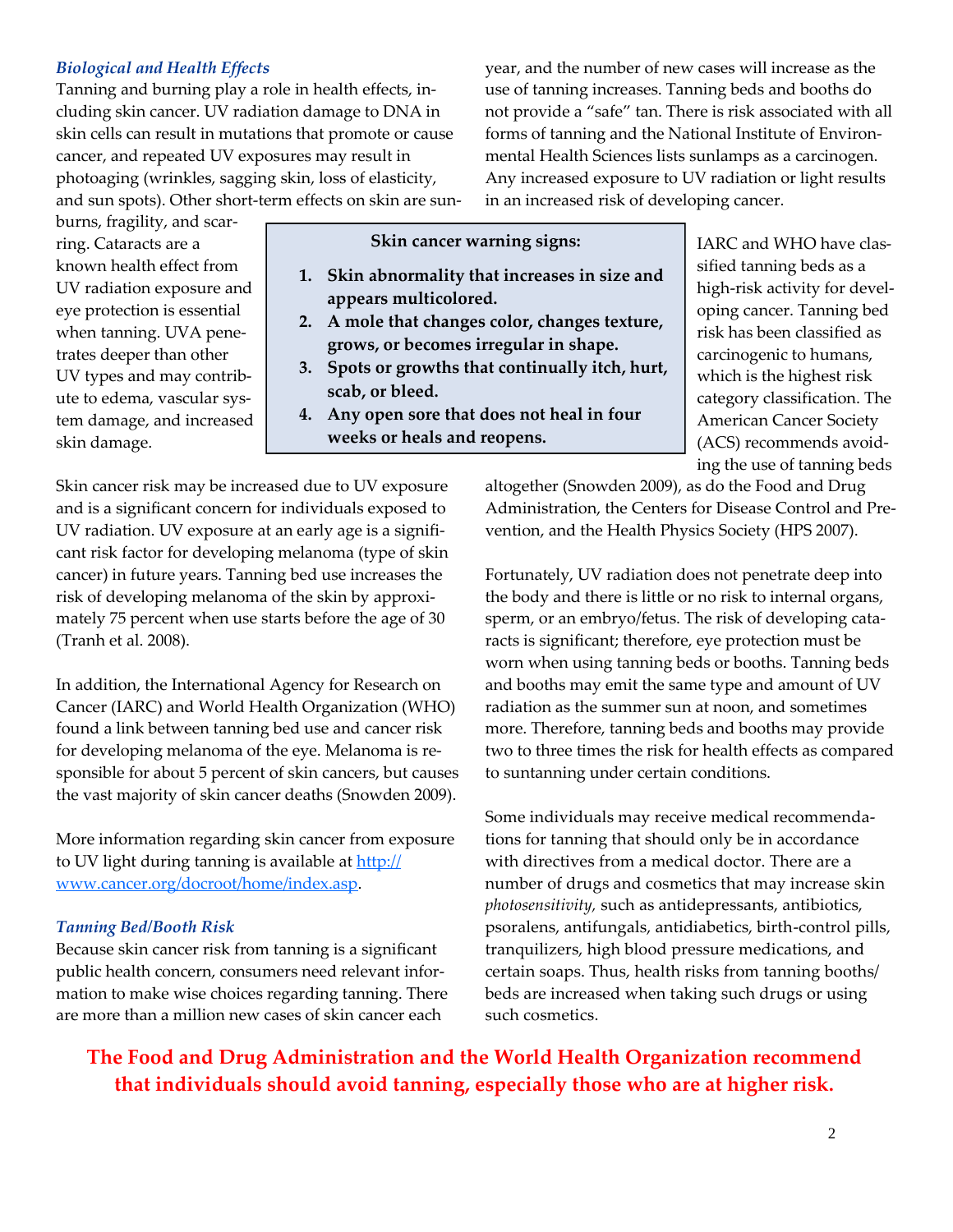# *Regulations*

In the United States, the Food and Drug Administration (FDA) regulates sun bed and booth manufacturers. The FDA requires warning labels regarding skin types and eye protection. Other warning notices may state the following, but are not necessarily part of the FDA Performance Standard for Sunlamp Products:

- 1. Exposure to UV in a tanning bed may result in skin aging and cancer.
- 2. Individuals who do not tan (burn rather than tan) should not use a tanning bed.
- 3. Intentional exposure to sunlight should be avoided for 48 hours after a tanning booth/bed exposure.
- 4. Eye protection must be worn at all times while receiving a tanning booth exposure.
- 5. No person under 18 should use a tanning bed or booth.

FDA regulations for sunlamps can be found in 21 CFR 1040.20 (Chapter 21 of the Code of Federal Regulations, Part 1040.20) and at [http://www.fda.gov/cdrh/radhealth.](http://www.fda.gov/cdrh/radhealth)

# *Ultraviolet Protection*

Eye protection is required at all times for individuals using a tanning bed or booth.

Long exposures should be avoided and the only way to minimize one's risk is to avoid tanning altogether.

Monthly skin self-exams are recommended to detect the warning signs of skin cancer (this recommendation is not part of the FDA Performance Standard for Sunlamp Products).

Individuals wishing to tan should consider their medical history, their skin characteristics, and the drugs or cosmetics they use. If individuals have questions or concerns, a physician should be consulted prior to tanning. Sunscreen and sunblock may be used for UV protection, but individuals must understand the limits of protection and instructions for use. Sunblock is not completely effective at preventing skin cancer or other health effects. Not all sunscreens are equally effective and they may be only partially effective at protecting an individual during an ultraviolet radiation exposure.

More information regarding UV protection is available from the FDA at http://www.fda.gov/cdrh/radhealth.

## *Glossary*

*Electromagnetic* 

The propagation of energy in the form of electromagnetic waves through space.

## *Ionizing*

Radiation that has enough energy to directly ionize or remove an electron from an atom.

## *Nonionizing*

Radiation that does not have enough energy to directly ionize or remove an electron from an atom.

## *Photosensitivity*

A condition where an individual or material is sensitive to light or radiation.

## *Ultraviolet*

Electromagnetic radiation that has a wavelength shorter than visible light.